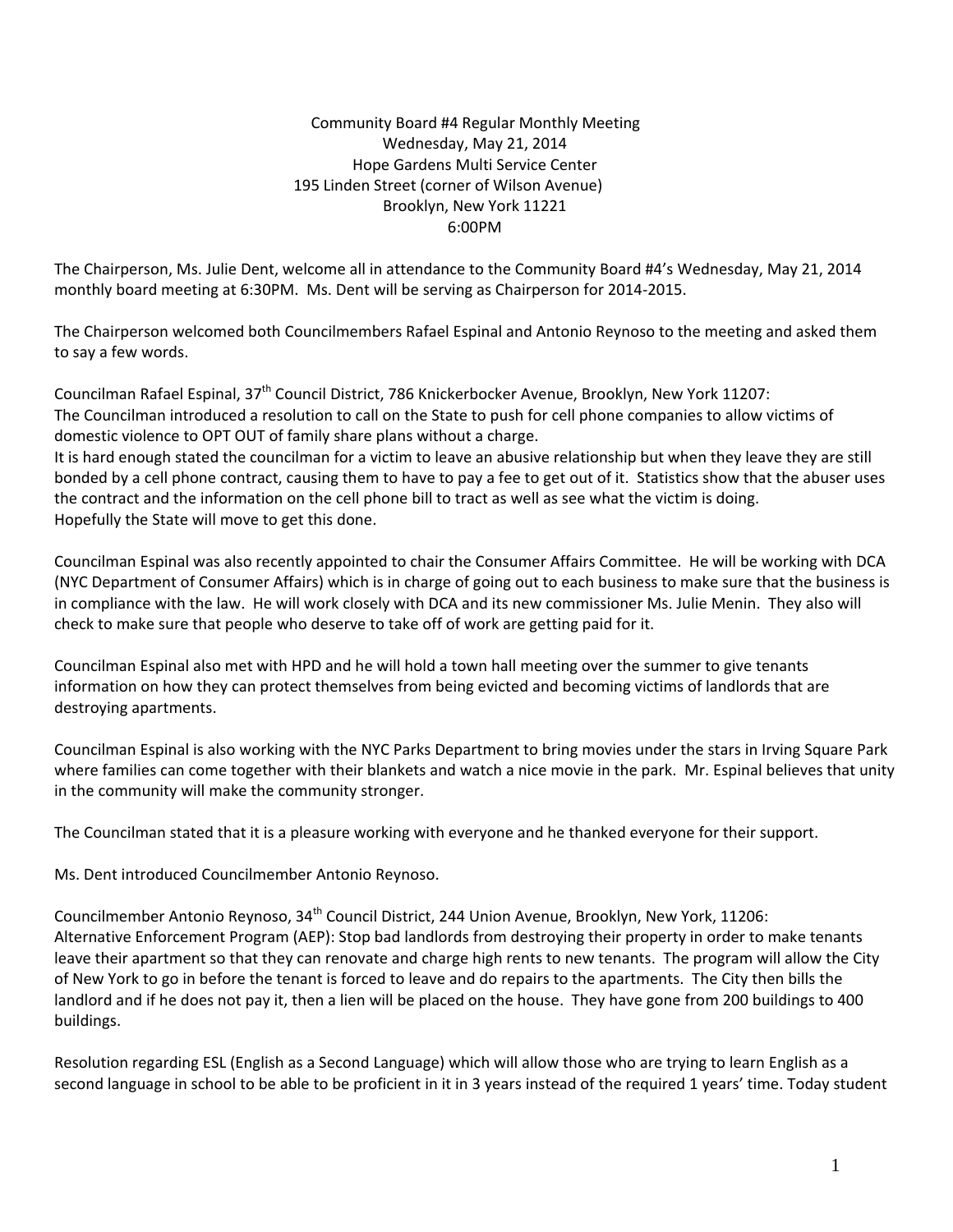are requires to learn it, write it and speak it in 1 year time, if not the student as well as the school receive a negative report. This resolution will give the school and the student a 3 year grace period before it is counted against them.

Councilmember Reynoso is also working on making sure that the developers for the Rheingold project come back to the Community Board to make sure that they are doing all that they said they would do.

Mr. Reynoso thanked everyone for letting him be their councilman working with them and for them.

Ms. Dent stated that she is pleased and proud to be working with Councilmember Reynoso & Councilmember Espinal and she is happy that they are representing us.

‐Public Hearing Item‐

6:47PM

Rheingold Project Rezoning – "Community Benefits Agreement Update" Presentation by Mr. Kevin Worthington, Community Organizer, NYC – Council Member Reynoso's Office:

Mr. Aaron Klein, representing Read Property: There are 4 phases to the project. Mr. Klein will focus on Phase 1 & 2 Bushwick Avenue: Melrose Street, Forrest Street & Montieth Street Phase 1 of Construction on Bushwick Avenue corner of Forrest Street estimated ground breaking is March 2015 Phase 2 of Construction on Flushing Avenue corner of Montieth Street and Stanwix Street

During the rezoning process the Read Group has agreed to donate some of the land to Churches United so as to build senior housing. The donation has gone through; they have given them the deed transferring 7 lots along Montieth Street. Churches United for Fair Housing (CUFFH) is now focusing on developing the senior housing project.

Along with that donation they also gave some money for community facility program in the building. They have since given money to St. Nicks Alliance to help with a job program. They have committed to a number of other groups.

The Read Group is still working with the architect on the project. The building will be 350,000 square feet; retail space will be along Bushwick Avenue with 17,000 retail space. The one building will probably be broken into 2 phases.

Once Phase 1 & 2 is complete then they will focus on phase 3 & 4 which will cover Noll Street, Melrose Street and Evergreen Avenue.

Robert Solano (CUFFH) There #1 focus is affording housing. CUFFH believes that if you live and grew up in Bushwick you should be able to continue to live in Bushwick. They believe that you should leave only if you want to leave and not be forced out.

The project is presently 80% marketable and 20% affordable, with the goal of it being 30% affordable and 70% marketable.

Total Affordable Housing: 30% of total of Market Rate units.

142 Units, with 20% studios apartments at approximately \$847.00 at 36 units

45% 1 bedroom at approximately \$900.00 at 80 units

35% 2 bedrooms at approximately \$1,100.00 for about 61 units

Income Eligibility: 60% of AMI Household size: 1= \$36, 120 2= \$41, 280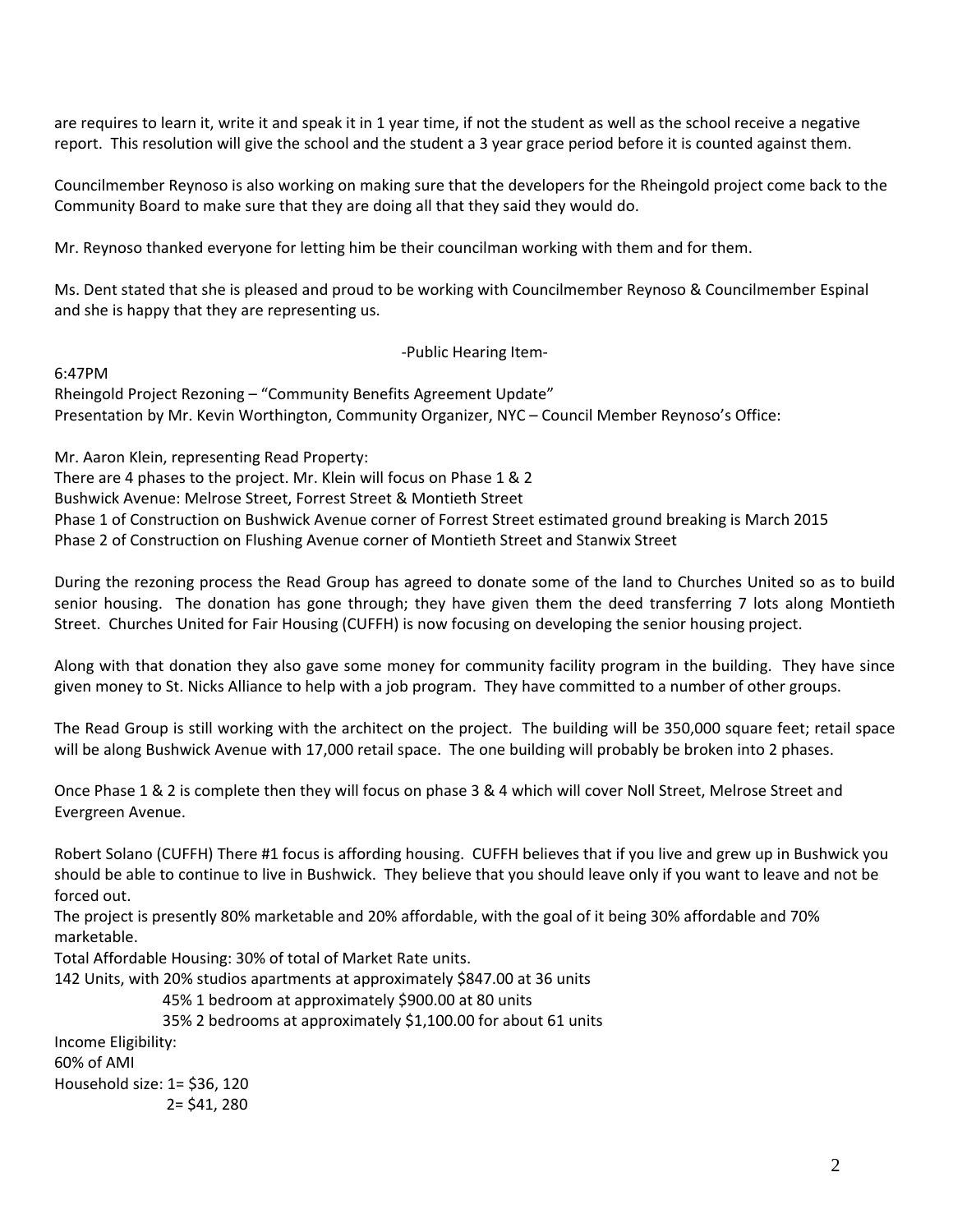# 3= \$46,440 4= \$51,540

4‐12 A: Community Preference Requirement 50% of the affordable units must go to residents of Community Board 4/Bushwick

Senior Housing – 88 units, 1(One) Bedrooms, 10%‐15% AMI = making \$7,500 ‐ \$9,000 per year Location: Lots 30‐36 on block 3139, on Montieth between Bushwick Avenue & Stanwix Street Community space will be available on the street level

Los Sures‐Southside HDFC: Offices for Social Services will be available for 3 years to help seniors

- Pre‐Marketing: CUFFH
- Distribute Flyers
- Visit trains stations and schools
- Pre-Lottery Preparation will help applicants fill out their application (1 year before the application are available) 1080 Willoughby Avenue Brooklyn, New York 11207

718‐360‐2906

Marty Needleman, Brooklyn Legal Services Corp A:

Their vision is to be community based, to work in the community in which they provide services for. Bad landlords set their property on fire and demolish their basement, etc., in order to create a vacant order so the tenants would have to leave their apartment; this allows them to rent to higher paying tenants. They try to teach bad landlords a lesson by stopping illegal vacant orders.

Anti‐Displacement a.k.a. Tenants Services

- Legal Services by Brooklyn Legal Services Corp A
- Organizing: Bushwick Housing Independent Project
- Budget: \$250,000m for 2 years

Contact Information: Brooklyn Legal Services Corporation A 260 Broadway Brooklyn, New York 11221 718‐487‐2300 Brooklyn Legal Services Corp A also has a lawyer at Make the Road NY to help tenants fight against landlords.

Jose Leon, St. Nicks Alliance, 790 Broadway, 2<sup>nd</sup> Floor, Brooklyn, NY between Sumner Place and Fayette Street:

- Committed to Recruiting /Training for 60 construction site positions
- Bushwick Residents
- Prepare job seekers for other opportunities
- Budget: \$75,000

Call or visit: 718‐302‐2057 ext. 216 (Managing Director)

Manufacturing and Retail Space:

- Retail business size on C2-4 cannot exceed 20,000 sq. feet with the exception of supermarket or fresh food store
- Marketing to local business
- Mademoiselle Building: No hotel commitment on Mademoiselle site for 15 years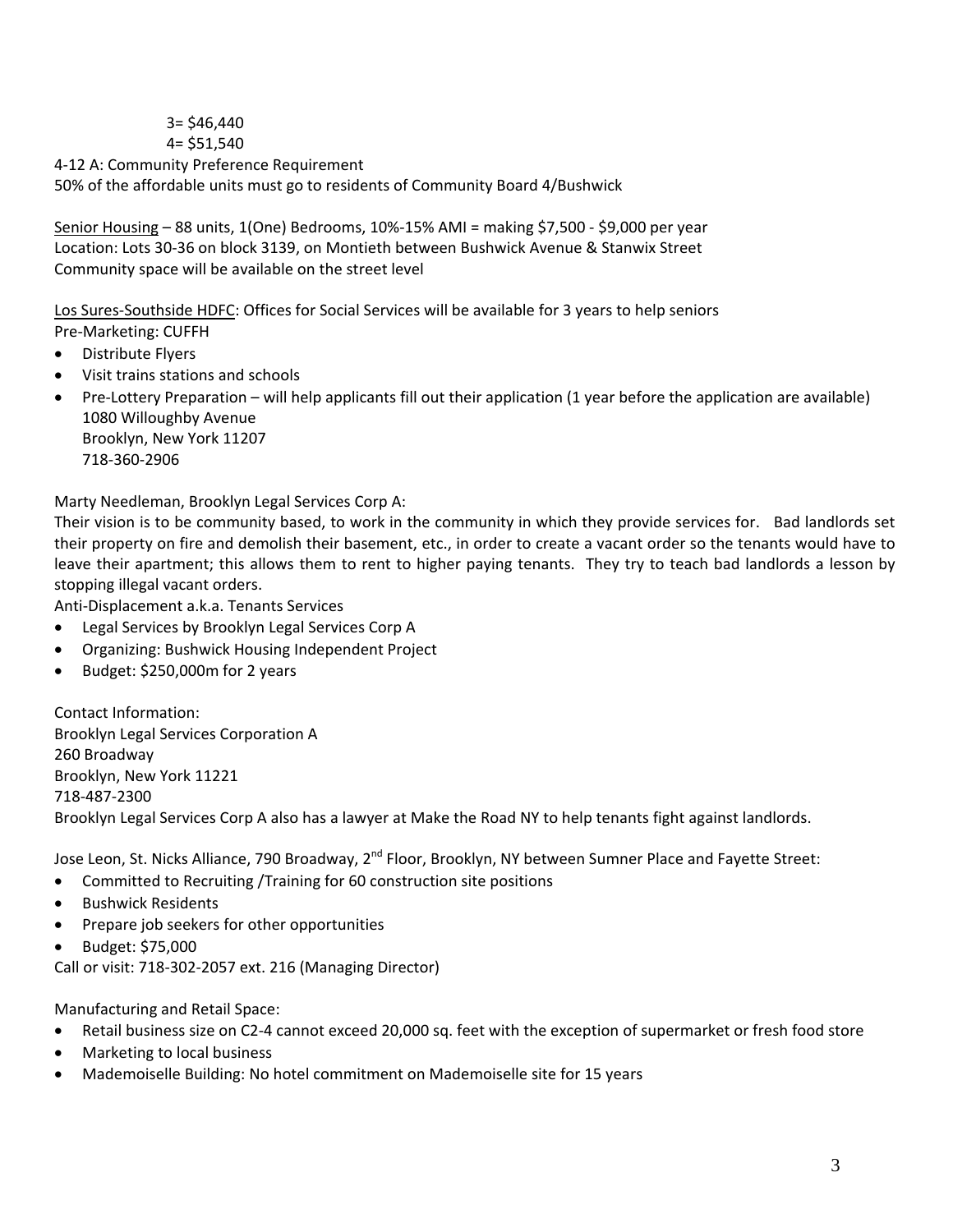Education:

Lucia Perez-Medina, PS 145 – Principal: The school is concerned with anything that will impact their students, the school, parents, teachers and the community.

One thing they were concerned about was a huge enrollment of students' approximately 260 new students. This will cause a need for 11 new classrooms to be formed.

They are please to know that the developer is committed to the schools concerns and has the obligation to either build an annex (off‐site) or convert administrative space in classrooms.

Community benefits agreements:

- $\bullet$  \$300,000 for upgrades of computers labs for PS 120 and PS 145
- \$60,000 for community gardening and healthy food programs in both schools to be implemented in PS 120 and PS 145
- Funding is contingent upon the mitigation of the shortfall of seats by the Department of Education and not the developer.

Parks and Environmental Challenges:

Mitigation provision in EIS

- 17.850 sq. ft. of privately owned land to be used as public open space
- \$350,000 in Central Green Noll Park for active use of open space.

Energy efficiency technologies

David Ocasio, Rheingold Treasurer:

Homeowners were concerned about the high raise building creating rats or damaging homes, during the construction period.

They will deal with any home damages issues as the project goes along. They will take steps beforehand to prevent any rodent problems.

When the project gets started they will have a complaint hotline number.

DOT stated that Stanwix Street will be reopened even though the residence did not want this to be so. Certain street will be reversed from what they currently are. READ has agreed to change their parking entrances for their development. They have also agreed to where they will relocate their trash, away from Montieth Street & Stanwix Street so that those homeowners that are adjacent to the project area will not be affected.

READ has also made it possible for the residents with affordable housing to be able to rent parking space at a reduced rate. (It might be possible to rent parking space to teachers.)

Construction Mitigations:

Construction Manager responsible for monthly updates to a community representative (through CB4)

- Cheryl Russo: cherylvision@aol.com, 718‐972‐7878
- $\bullet$  4706 19<sup>th</sup> Avenue, Brooklyn, NY 11204
- Air Quality check

Ms. Bridget Blood, Northwest Bushwick Residence read a letter from her group expressing their concerns regarding the project:

Northwest Bushwick Community Group fill that there is no benefit in having a large scale luxury building in the district and they are also concern about the loss of commercial space.

A) It does not serve the community and threatens long standing communities. They feel the community will be greatly altered and impacted.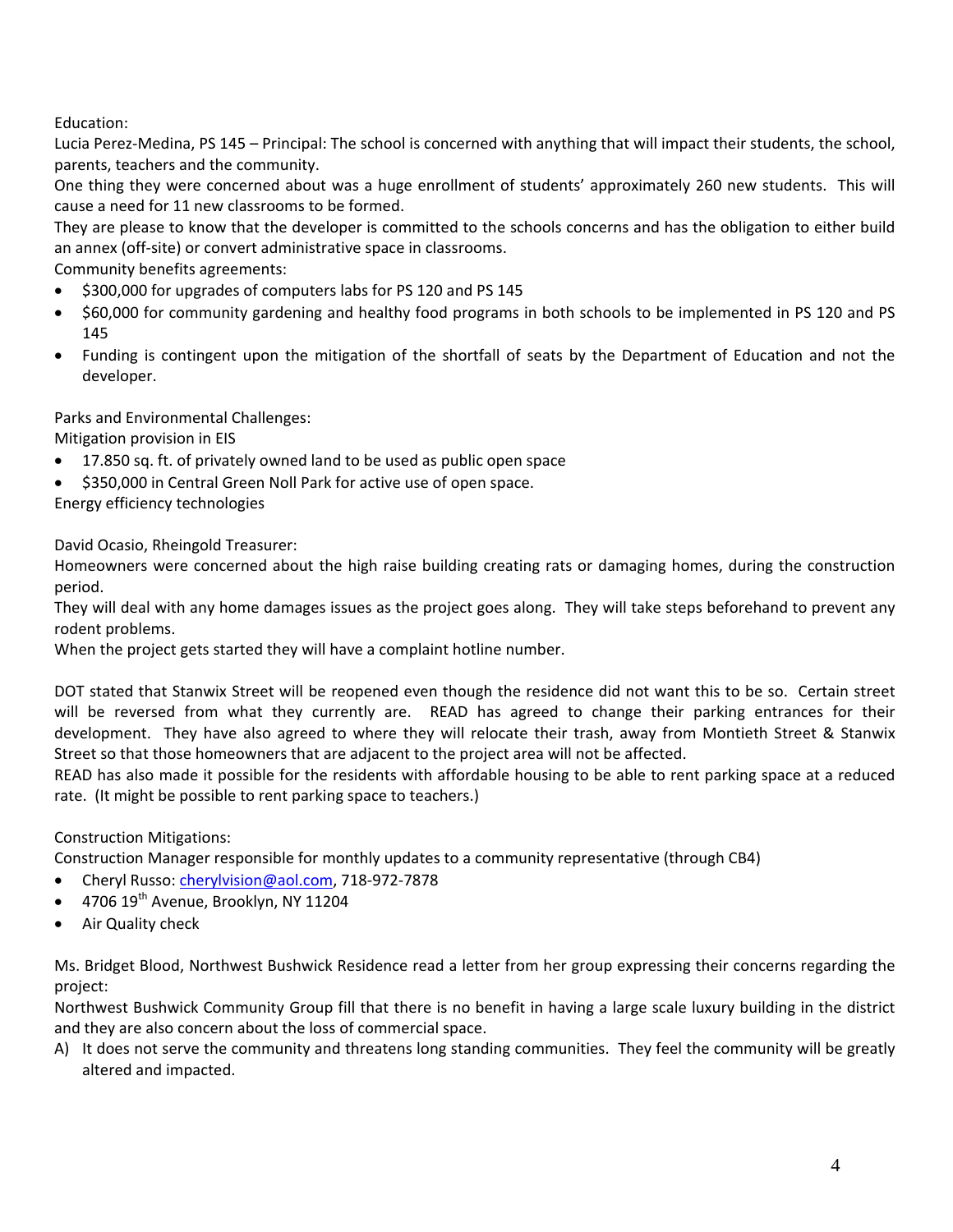- B) 30% affordable housing will cause 70% luxury apartment which will force the market rate up which will be out of reach for many
- C) Will affect long standing residents that live in the area
- D) We have to educated when it comes to the ULURP process

Mr. Kevin Worthington thanked madam chair for letting him present at the May 21, 2014 meeting.

Ms. Dent promised that the board will bring back the developers when there are concerns. She thanked all for being in attendance.

Ms. Dent stated that in the future an agenda item will not be so long, and that it was long this time because of the very important information that it contained. She wanted everyone to know what is going on in "our community". She emphasized that when she says "our community" that includes everyone who lives in Bushwick. She would like everyone to be able to understand the process and know what it involves.

She encouraged those who have questions to use the telephone numbers that were provided for them at the meeting. She thanked Kevin Worthington for his presentation.

(Agenda item # 1, the NYC‐Dept. of Transportation – Office of Research, Implementation and Safety was not present at the meeting the board hopes to reschedule their presentation for the June 2014 meeting.)

The Chairperson called to order the meeting for Community Board #4 for Wednesday, May 21, 2014. She asked the District Manager, Ms. Nadine Whitted to call the  $1<sup>st</sup>$  roll call.

**Roll Call: 7:39PM** 29 members present constituting a quorum.

Ms. Dent asked for the acceptance of the agenda with any necessary corrections. Ms. Sharline Moore moved to accept the agenda as written. It was second by Ms. Elvena Davis. All board members present were in favor. Motion Moved.

Ms. Dent asked for the acceptance of the previous month's minutes with any necessary corrections. The April 2014 meeting minutes was accepted by Ms. Annette Spellen and second by Ms. Miriam Lamboy. All board members present were in favor. Motion Moved.

## **Chairperson's Report, Ms. Julie Dent: 7:46PM**

Ms. Dent asked that the Elected Officials and /or their representatives to introduce themselves and state their respective address and telephone numbers.

- 1) Councilmember Antonio Reynoso, 244 Union Avenue, Brooklyn, NY 718‐963‐3141
- 2) Kevin Worthington Representing Antonio Reynoso, 244 Union Avenue, 718‐963‐3141
- 3) Yanuski Rodriguez Representing District Attorney Kenneth P. Thompson, 350 Jay Street, Brooklyn, NY , 718‐250‐2565
- 4) Councilmember Rafael Espinal, 786 Knickerbocker Avenue, 718‐642‐8664
- 5) Celeste Leon Representing Councilmen Rafael Espinal, 786 Knickerbocker Avenue, 718‐642‐8664

#### Representative from City, State or Federal Agencies:

- 1) PO Robinson, 83<sup>rd</sup> Pct. Community Affairs Unit, 480 Knickerbocker Avenue, 718-574-1697, natalie.robinson@nypd.org
- 2) Deputy Inspector Tasso, Commanding Officer of the 83<sup>rd</sup> Precinct, 480 Knickerbocker Avenue, 718-574-1697
- 3) Maggie Mangual Wyckoff Heights Medical Center ‐Positive Health Management Program, 342 Stanhope Street, Prevention Health Manager, 718‐508‐4669, mmangual@wyckoffhospital.org
- 4) Boniface WeWe, Brooklyn Public Library, Washington Irving Branch, 360 Irving Avenue, 718‐628‐8378
- 5) Margarita, Dept. of Consumer Affairs, 42 Broadway, NY, NY 10004, www.nyc.gov/paidsickleave, Email ‐ Paidsickleave@dca.nyc.gov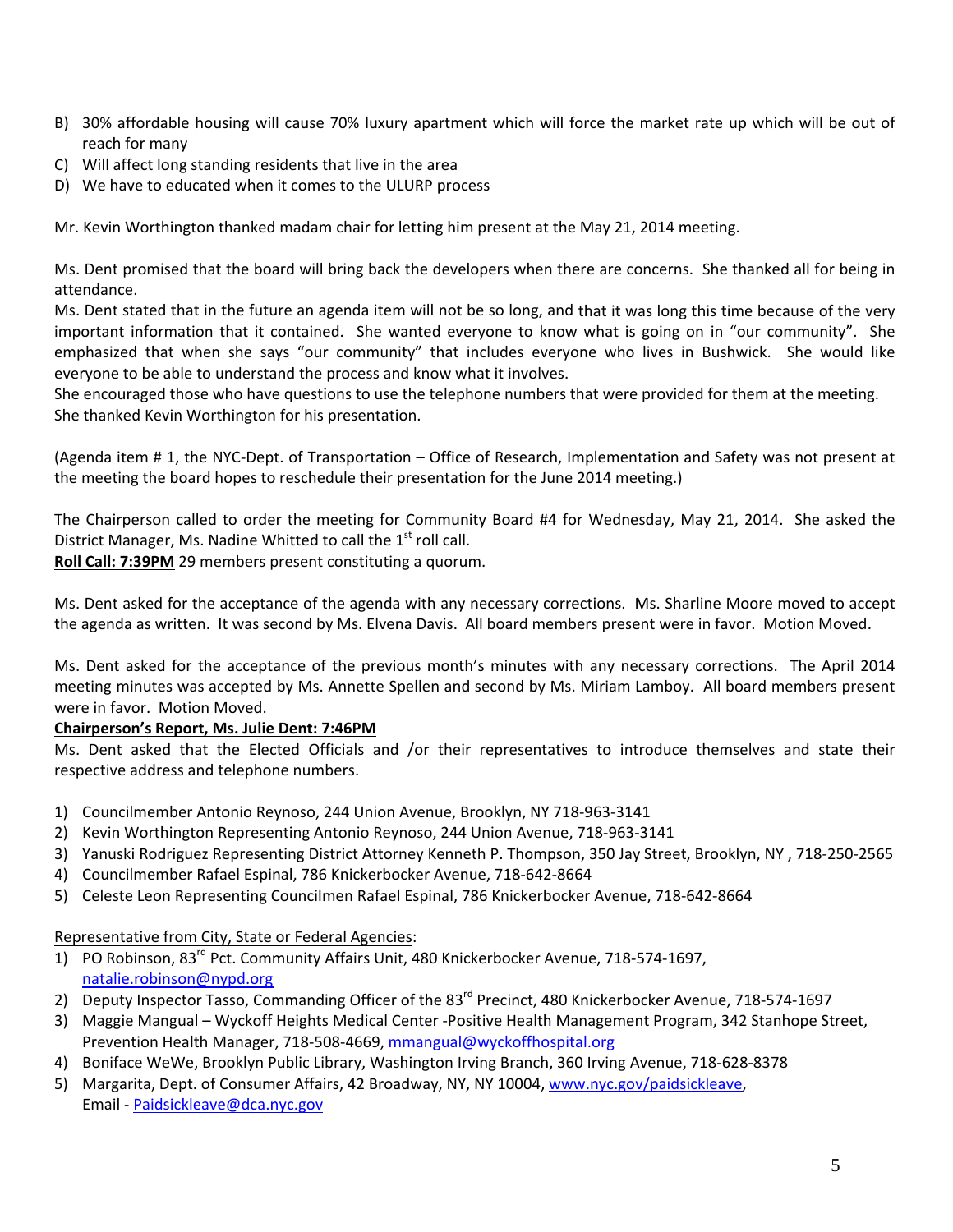- 6) Tony Bacal, East Bushwick Association, 718‐690‐1212
- 7) Robert Solano CUFFH (Churches United For Fair Housing), 1080 Willoughby Avenue, 718‐360‐2906
- 8) Judge Lizette Colon Has over 20 years of experience in the New York State Court System

#### Questions regarding the Development were open to the floor:

Ben Garber: Concern about the AMI for applicants who make \$36,000 per year. Mr. Garber said that most residents in Bushwick make about \$28,000 per year, how are they going to be able to stay in their homes?

#### Answer: Mr. Robert Solano

There will be 88 units for deep, deep low income seniors. The other 80/20 is from HPD, hopefully that will make the adjustments so that the apartments will be affordable for those making less.

Mr. Robert Camacho: Thanked CUFFH for fighting to get 20/80 % affordable housing. Mr. Camacho feels that the school in the area such as PS 145 should also get money for more food for the children.

With the loss of manufacturing due to rezoning how will the community ensure regressively market the commercial space in their development for local and independent businesses? What assurance do we have that the remaining M1 space will be aggressively market for manufacturing uses and good local jobs should the Office of Management and Budget leave?

Kevin Worthington: We will have to use the advisory board as the tools to enforce the commitment that we have reached with READ Corp.

Who determines what market value is? If the market value is now a certain amount it will go up once people who make more money move in the district, then the so called affordable housing will also go up. We need a long term agreement or the building could be flipped and then people will be forced out.

Robert Solano: The AMI income level is not done locally it is set first by the federal government and then the state. We are mixed in with Westchester and upstate NY. The AMI for a family of 4 is \$72,000 a year. This is not an accurate AMI for this area, however for the 88 affordable units for senior housing is not set by HPD it is determined by a person's income. They would pay 30% of their income leaving 70% for themselves.

If you have any more question you can call Mr. Solano at 718‐360‐2906, CUFFH, 1080 Willoughby Avenue, Brooklyn, NY. You can call CUFFH to add your name to the list and when the application comes in those on the list will be notified. Mr. Solano stated that there were no senior housing in Bushwick.

Chairperson: At present there might not be any openings or availability for senior housing in Bushwick but Bushwick does have many senior citizen buildings and they have been here for years.

Referring to the letter that was read by Ms. B. Blood: It was said earlier that we need to be educated regarding ULURP (Uniform Land Use Review Procedure), we are educated, but can we learn more? Of course we can, we must all be open to learn more because we do not know everything. Do not come here and say that we need to be more educated because we sit here many, many long hours. We have members on the board from all walks of life. We say come and join us. Do not come here and read long statements and criticize us and make accusations that are not right.

What you should say is how can we collaborate and help each other, how can we enhance what has been done in Bushwick.

Don't think that we are not educated, we are educators, and we are in our community because we care about our community and that is why we remained *here* when no one wanted to live *here*.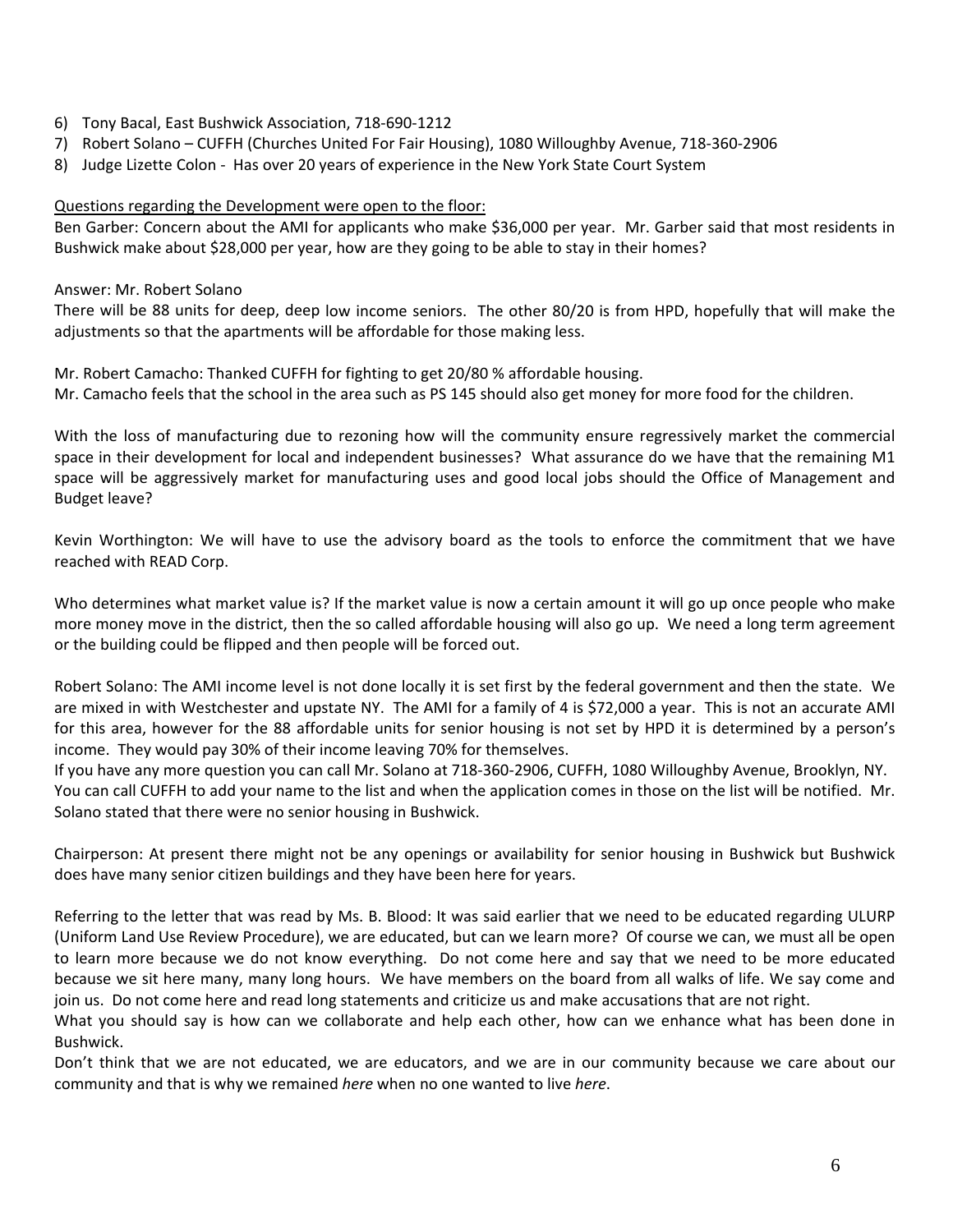So be careful of what you say. You have to be nicer, this is not right… We want to work with every resident that live in Bushwick.

Mr. R. Salono: (Correcting his statement) There are no senior housing available in Bushwick at present and that is why it became our number one concern to have more available senior housing in Bushwick.

For the sake of time the Chairperson asked that everyone read her report.

EPA Adds Radiation Site in Ridgewood Queens, New York to the Superfund List: On May 8, 2014 the U.S. Environmental Protection Agency has added the Wolff‐Alport Chemical Company site in Ridgewood section of Queens, New York to the federal Superfund list of hazardous waste sites. The soil and nearby sewers were contaminated by radioactive material from past industrial activities at the site. Testing indicates that there is no immediate threat to nearby residents' employees or customers of businesses in the affected area along Irving and Cooper Avenues. Since exposure to the radioactive contamination may pose a threat to health in the long team, in December 2013, the EPA took action to reduce people's potential health risks from the site.

The Wolff‐Alport Chemical Company site includes 1125 to 1139 Irving Avenue and 1514 Cooper Avenue in Ridgewood, on the border of Brooklyn and Queens.

(To read the full report see the Community Board #4's website under "News and Events")

#### **District Manager's Report, Ms. Nadine Whitted: 8:25PM**

Meetings Attended:

April 21, 2014 – NYC DOT Brooklyn Commissioner's Office regarding Myrtle Avenue/Wyckoff Avenue/Palmetto Street – Preliminary Meeting

The DM invited DOT to attend Community Board 4's EPT meeting.

April 22, 2014 – United States Postal Service meeting held at Borough Hall

April 23, 2014 – Attended the event hosted by El Puente. The intention of the event was to gather to set the tone for the rest of the spring and summer, a tone of respect and hope

April 23, 2014 – Chairperson Dent and Ms. Whitted met with representatives of the NYC Council members Espinal and Reynoso regarding how jointly the issue of zoning in the community will be reviewed and pursed.

May 6, 2014 – EPT meeting on the Wyckoff Avenue/Myrtle Avenue/Palmetto Street Presentation. Also discussed Bike Lane on Himrod Street and Harman Street. Another meeting will be rescheduled regarding the Bike Lane.

May 7, 2014 – Executive Meeting

May 8, 2014 – HHH/CRC Meeting – Shape Up Bushwick. The event date will be Thursday June 5, 2014 at Irving Square Park from 9AM to 4PM

May 12, 2014 – Parks and Recreation Committee Meeting - discussed the organization and details of the sports organization parade on May, 17, 2014.

May 13, 2014 - Borough Service CABINET Meeting - Presentation on the NYC Department of Transportation -WWW.NYC.Streets.Net will give up to the minute information on any permit for street excavation.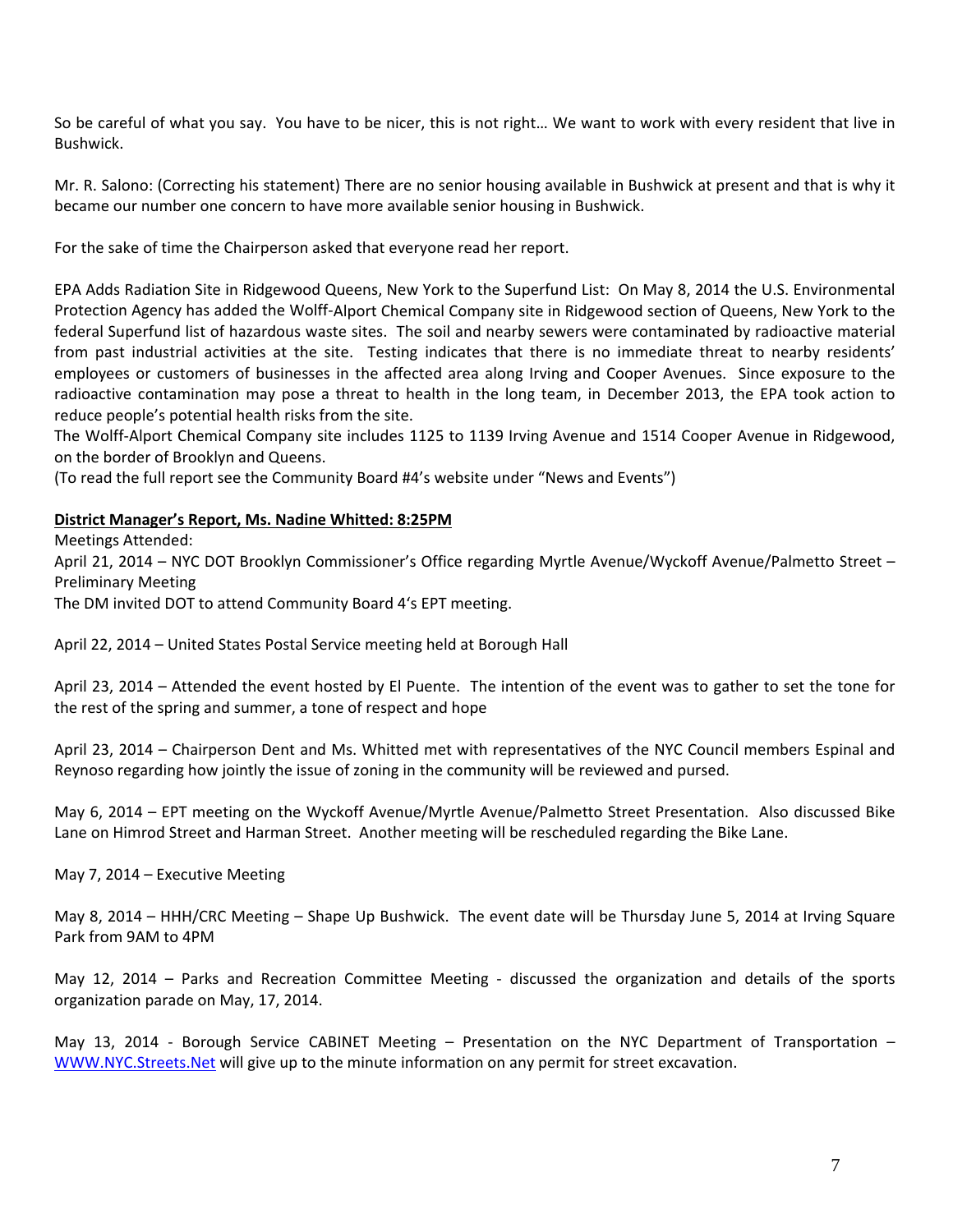May 14, 2014 – Rheingold Committee Update – Committee preparing for CB4 Public Hearing on 5/21/2014 Community Board 4 meeting.

May 19, 2014 – TA Community Forum on street safety

May 20, 2014 –  $83<sup>rd</sup>$  Precinct Community Council Meeting

- ATM Skimming Prevention Tips and How it works
- Keeping Apartments Safe
- 83rd Pct. Youth After School Activities

### Other Issues:

Department of Environmental Protection – Community Impact information Overview Emergency Sewer Repair Advisory

Gates Avenue between Wyckoff Avenue and St. Nicholas Avenue. Will take 4‐5 days.

BK ROT Bushwick's Home Food Scraps Collection Service powered by local youth has received two grants from the Citizen's Committee of NY for a total of \$3,300

Visit www.bkrot.org for more information.

### **Committee Reports: 8:40PM**

**Civic and Religious Committee (CRC),** Chairperson Ms. Elvena Davis

**Health Hospital & Human Services (HHH),** Chairperson Ms. Mary McClellan

Joint Meeting Held on Thursday May 8, 2014, 1420 Bushwick Avenue, Suite 370

Members Attending: Mary McClellan, Ann Simuel and Zulma Novoa

Member Excused: Ms. Elvena Davis

Others Attending: Nadine Whitted - District Manager, Jennifer Clarke Craig – 1199 HEP, Darrly Thomas-Metro Plus Health Plan, Sherry Davis‐Woodhull Hospital

Items Discussed:

- 1) Wolff Alport Site EPA adds Radiation site to the NY Superfund List
- 2) Shape Up Bushwick 2 planning

## **Public Safety Committee (PSC):** Chairperson, Ms. Barbara Smith

Meeting Held on Tuesday, May 6, 2014 at 6:00PM, 83<sup>rd</sup> Precinct, 480 Knickerbocker Avenue Members Attended: Mary McClellan, Linda McKinley, Rev. Grace Aytes, Victoria Fernandez, Avellar Hansley, Others Attending: Nadine Whitted – District Manager, PO N. Robinson - NYPD 83<sup>rd</sup> Pct., Martha Brown, Florence Rock

A) Las Lunitas Diner & Restaurant Corp.: 195 Stanhope Street between Knickerbocker Avenue and Wilson Avenue. New Wine and Beer Restaurant License – Hours of Operation: 7 days per week from 7AM to 11PM Committee Recommendation: APPROVED

- B) La Perla Del Ulua 354 Melrose Street on corner of Knickerbocker Avenue. Renewal of Full Liquor Restaurant License. Hours of Operation: Monday Closed, Tuesday – Thursday 11AM to 2PM, Friday and Saturday 11AM to 3AM and Sunday 11AM to 2AM Committee Recommendation: Approval – No Liquor Sales after Midnight on Sundays
- 

C) Toonicef LLC – 351 Evergreen Avenue (Corner of Bleecker Street) A New application for a Tavern, Full Liquor License. The board's office is in receipt of a petition signed by "The Concerned Residents of Bleecker Street, Evergreen Avenue and Neighboring Streets."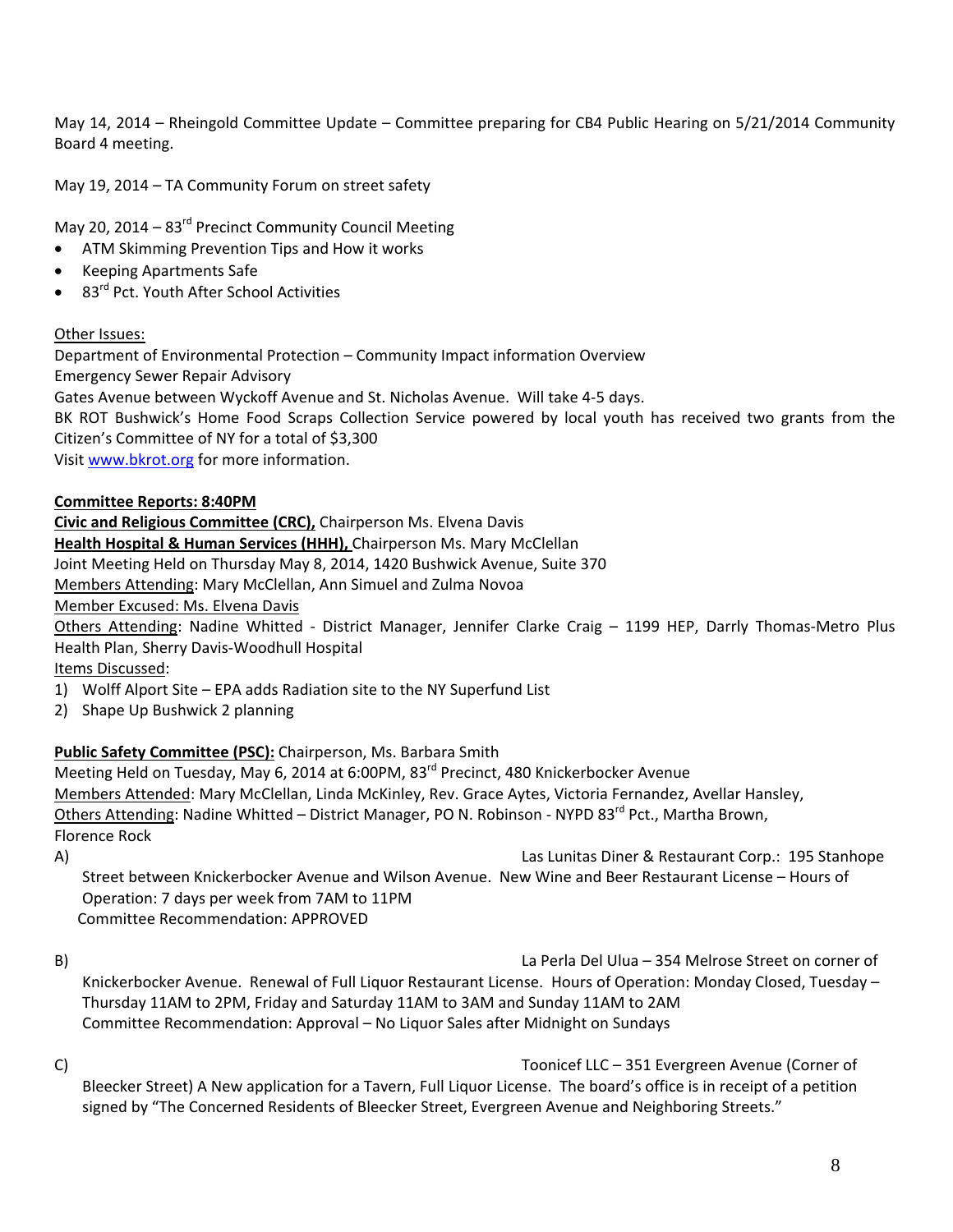The Certificate of Occupancy has not been received by the applicant for this location. Acknowledging that the Community Board office is in receipt of the petition. Committee Recommendation: ON HOLD

D) Table 80 LLC. – 436 Jefferson Street between Wyckoff Avenue and St. Nickolas Avenue. New application for restaurant full liquor license. The Certificate of Occupancy has not been received by the applicant for this location. Committee Recommendation: ON HOLD

E) The Shop – 234 Starr Street between Irving Avenue and Wyckoff Avenue. New Restaurant Full Liquor License. Hours of Operation: Monday through Wednesday 5PM to 2AM, Thursday & Friday 5PM to 4AM Committee Recommendation: APPROVED

# **Recommendations:**

 Mr. Robert Camacho recommended that the board accept the PSC report as presented. The report was Second by Ms. Mary McClellan. All members present were in favor. Motion Carried.

The District Manager: The committee, the 83<sup>rd</sup> Precinct and some people that do not sit on the board ask that we start addressing to the Elected Officials concerning the over saturation of requests for liquor licenses, particularly in the residential district. In the commercial district there is not that many people who are impacted, however as they span out into the residential district the Community Board and the 83<sup>rd</sup> Precinct have been receiving complaints about:

 loud music, loud noises, smoking in yards that are adjacent to residents backyards, lewd behavior, intoxicated people walking up and down the streets. This is something that needs to be controlled.

 We are asking for a recommendation to put a moratorium for the request for SLA licenses within the residential district and also to put a moratorium for alterations. This is because some people will have just a request for a beer license but as the community changes and they grow they will then put in a request for a full liquor license. That will change the whole complexion of the nature. We will address this issue to the State Legislative.

 Ms. Smith has recommended that the letter be addressed to all of our Elected Officials. Second by Ms. Elvena Davis. All members are in favor. Recommendation carried.

## **Announcements: 8:50PM**

Barbara Smith, President of the 83<sup>rd</sup> Community Council – On May 20, 2014 Ms. Elvena Davis was nominated As the new Vice President of the 83<sup>rd</sup> Precinct Community Council. Congratulation to Ms. Elvena Davis.

 Bushwick Farmers Market, Saturday May 31, 2014 – Eco Health Fair.: Celebrating the return of EcoStation:NY 11AM‐4PM at the Maria Hernandez Park/Knickerbocker Avenue and Starr Street

 Julie Dent: Audrey Johnson Learning Center – 2‐5 year old opening. Have space for 60 children. For more Information call 718‐574‐0130

 Harlem Williams, ROADS H.S. Charter School: 1495 Herkimer Street, Brooklyn, NY 11233 for 15‐16 years of age. Apply for the 2014-2015 year. For more information call 718-280-9819 or email: enroll@roadsschools.org

 Wyckoff Heights Medical Center Annual Health & Wellness Fair: Save the Date, Saturday August 16, 2014 Health Education, Healthy Living Tips & Demonstrations, FREE Screening and Tests, Children's Corner, Raffle, Performers, Live DJ, Vendors & More. For more information call 718‐906‐3868